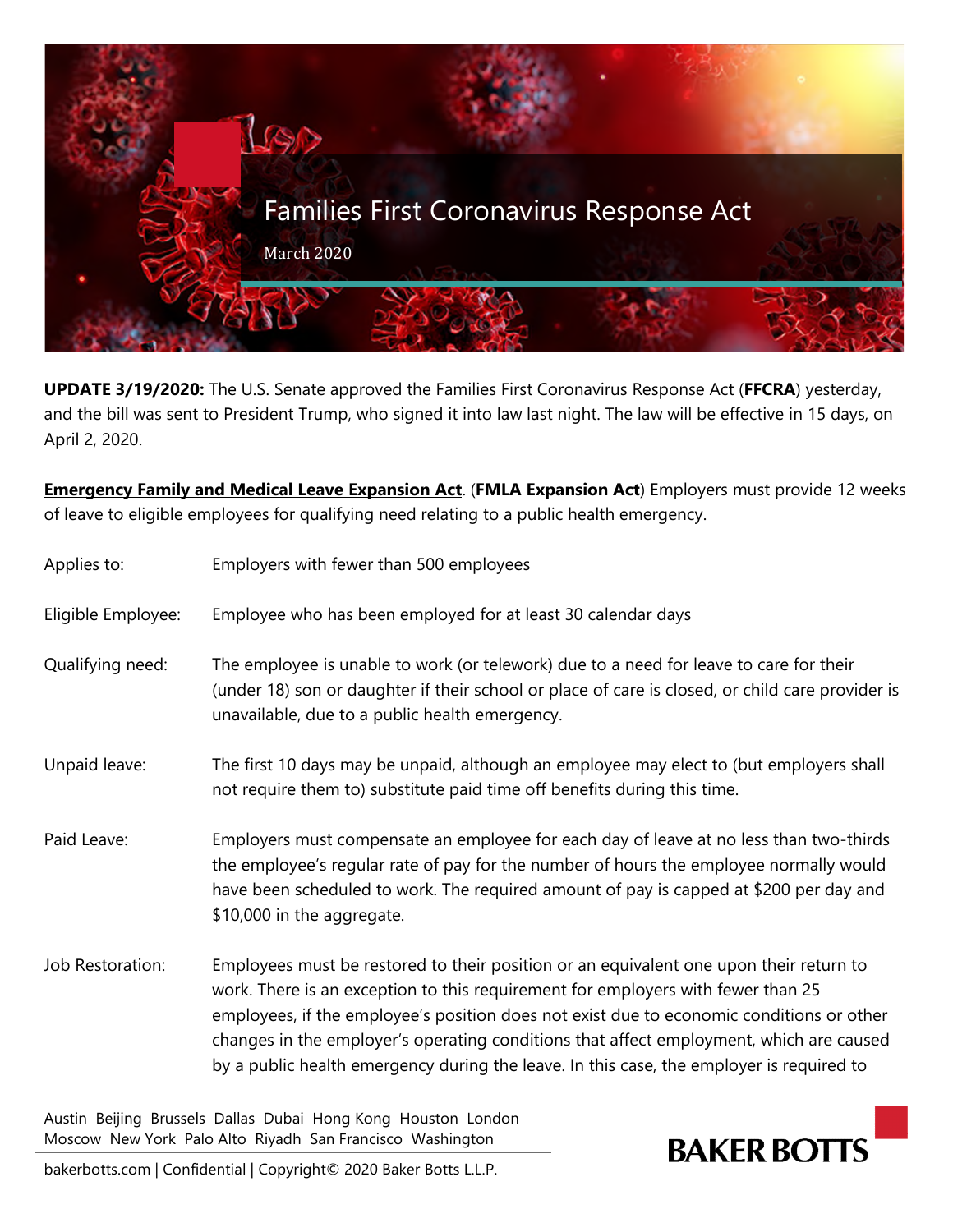make reasonable efforts to restore the employee to an equivalent position and reasonable efforts to contact the employee if an equivalent position becomes available.

Exclusions: The Secretary of Labor has the authority to issue regulations to exclude certain health care providers and emergency responders from the definition of "eligible employee" and to exempt small businesses (defined as having fewer than 50 employees) if the leave would jeopardize the viability of the business.

> Employers also may exclude employees who are health care providers or emergency responders from this emergency FMLA entitlement.

Employers with fewer than 50 employees will not be subject to liability in a private right of action by employees for failing to permit leave because of a qualifying need related to a public health emergency.

\* \* \*

**Emergency Paid Sick Leave Act**. (**EPSLA**) Employers with fewer than 500 employees must provide 14 days of paid sick time to employees for the following uses:

- To self-isolate due to a federal, state, or local quarantine or isolation order related to COVID-19.
- To self-isolate on advice of a health care provider because of COVID-19.
- To seek a medical diagnosis due to experiencing symptoms of COVID-19.
- To care for an individual under self-isolation.
- To care for a son or daughter whose school or place of care is closed, or child care provider is unavailable, due to COVID-19 precautions.
- Due to experiencing substantially similar conditions to those specified by the Secretary of Health and Human Services, in consultation with the Secretaries of Labor and Treasury.

Duration: Full-time employees are entitled to 80 hours of paid sick leave, while part-time employees are entitled to a number of hours for paid sick leave equal to the number of hours worked, on average, over a 2-week period.

Amount: The compensation amount is calculated based on the greater of the employee's regular rate of pay, federal minimum wage, or the state or local minimum wage rate where the employee is employed. However, paid sick leave is capped at \$511 per day (\$5,110 in the aggregate) when leave is taken for an employee's own illness or quarantine, and \$200 per day (\$2,000 in the aggregate) when leave is taken to care for others or due to school closures.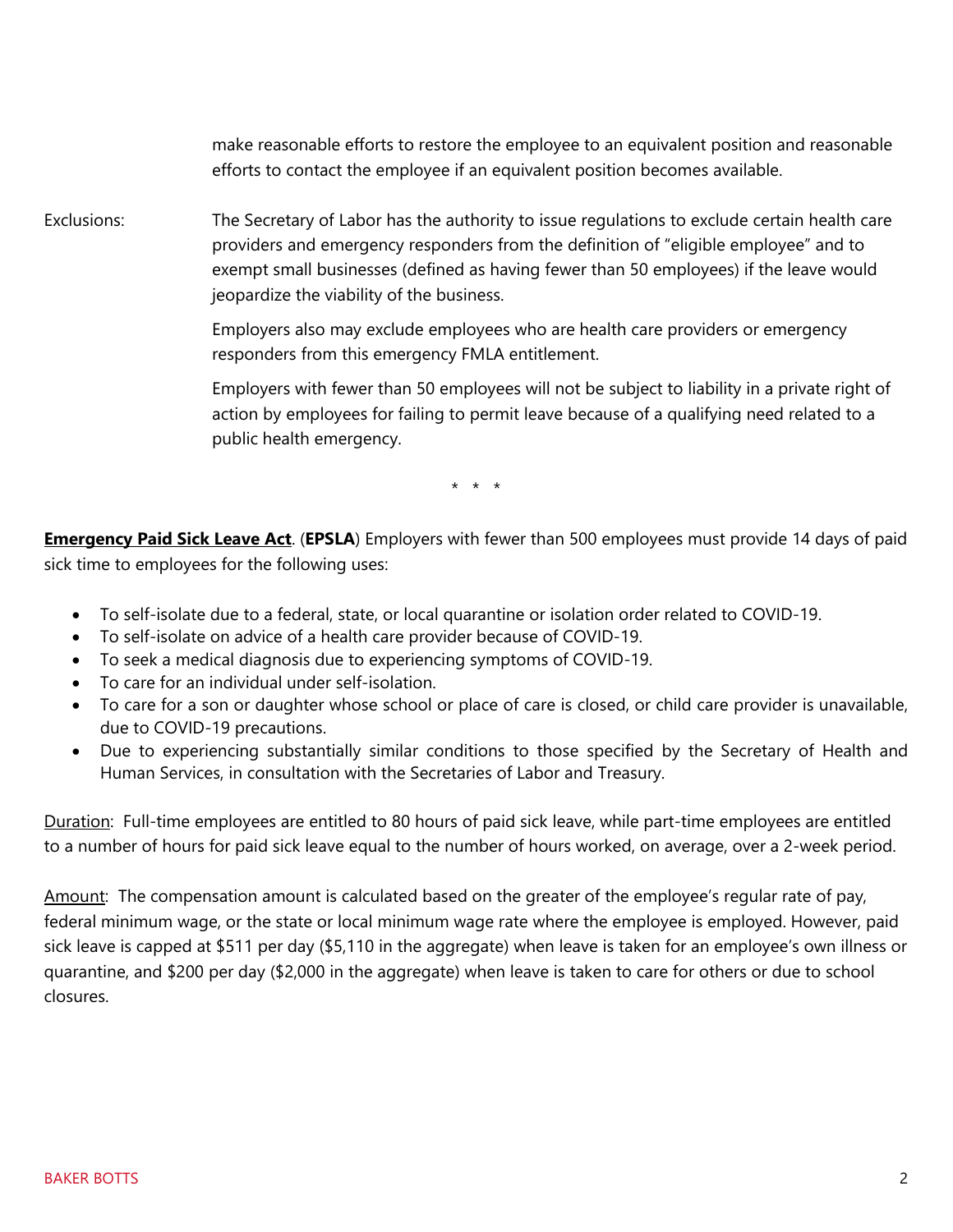Availability: Paid sick leave is available for immediate use. Emergency paid sick leave is in addition to an employer's other PTO, paid sick, and vacation benefits. Employers cannot require employees to take any other paid leave before using paid sick time under this act.

Carryover: Employees may not carry over this leave after December 31, 2020.

**Exclusions: Employers may exclude employees who are health care providers or emergency responders from** coverage. The Secretary of Labor has the authority to exclude certain health care providers and emergency responders from the definition of employee by, among other things, allowing them to opt out; and exempt small businesses with fewer than 50 employees from these requirements if they jeopardize the viability of the business as a going concern.

Employer Liability: Retaliation against an employee who takes paid sick leave is prohibited, and failing to pay required sick leave will be treated as a failure to pay minimum wages in violation of the Fair Labor Standard Act.

\* \* \*

**Employer Tax Credits for Wages Paid under Sick Leave and Family Leave Provisions**. In order to provide financial assistance to employers, the FFCRA provides a refundable tax credit for qualified wages paid by employers with fewer than 500 employees. The tax credit is allowed against the employer's portion of Social Security tax (up to a specified cap). If the credit exceeds the employer's total Social Security tax liability for all employees for any calendar quarter, the excess credit is refundable to the employer. The amount of the tax credits is determined as follows:

- *Credit for Qualified Sick Leave Wages.* For sick leave paid to an employee under the EPSLA, an employer receives a federal income tax credit for wages paid to the employee during the first 10 days of the employee's entitlement to paid sick leave under the EPSLA. The tax credit is limited to \$511 per day (or \$200 per day in cases where the employee utilizes the paid sick time off to care for others or due to school closures).
- *Credit for Qualified Family Leave Wages.* For leave paid to an employee under the FMLA Expansion Act, an employer receives a federal income tax credit for wages paid to the employee during the full term of an employee's additional leave up to the 12 weeks permitted under the FMLA Expansion Act. The tax credit is limited to \$200 per day and \$10,000 in the aggregate for each employee.

In cases where the employer maintains a qualified group health plan, an additional credit is available for the portion of the employer's qualified health plan expenses as are properly allocable to sick leave paid under the EPSLA.